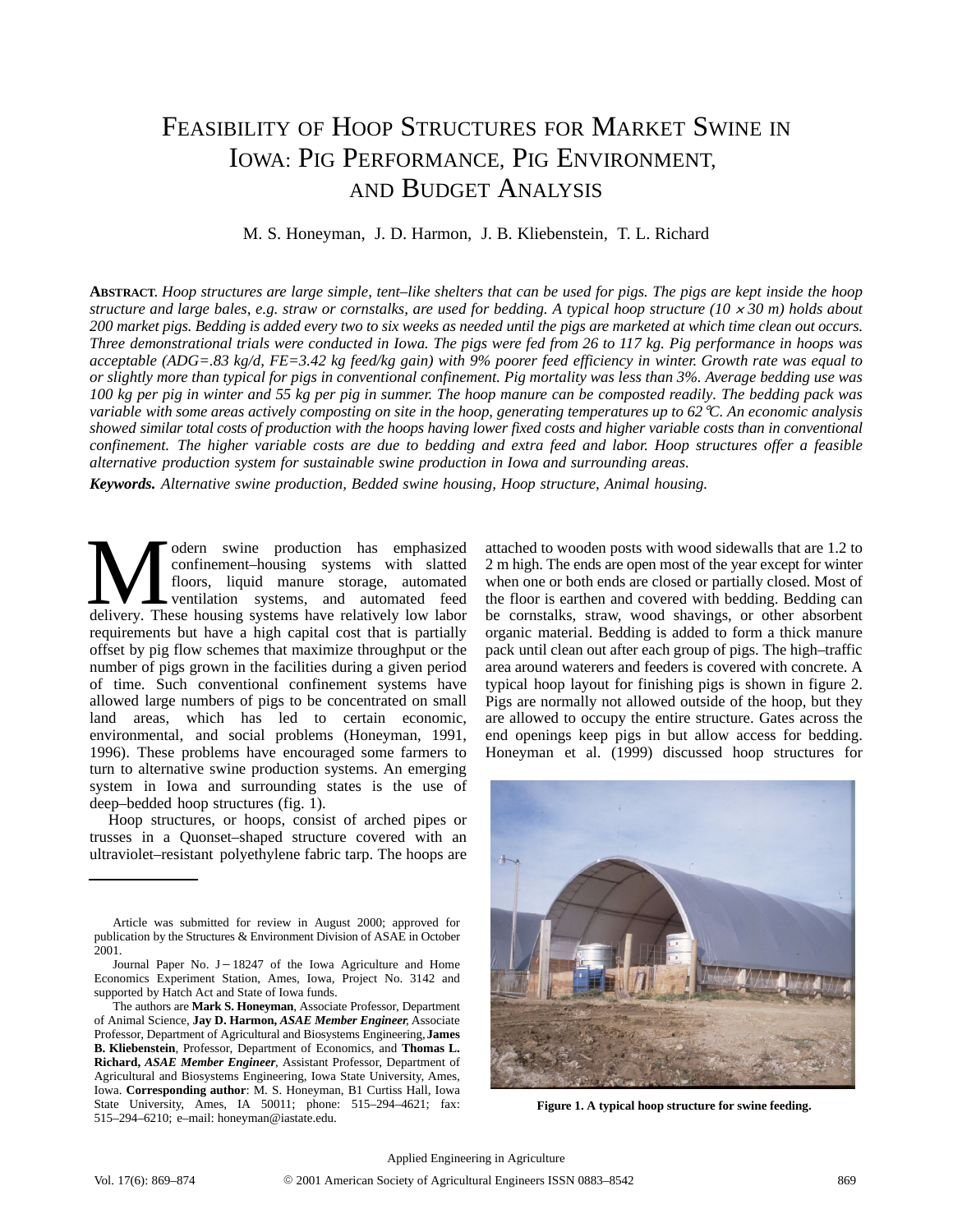

**Figure 2. Typical hoop structure layout for swine. The end with concrete is typically the south end.**

market pigs. Hoops are used primarily for grow–finish pigs but also for gestating sows (Brumm et al., 1999). This study documents hoops for grow–finish pigs in Iowa.

It is estimated that in 1999 there were approximately 1,500 to 2,000 hoops in Iowa used for swine housing. Most of the Iowa hoops have been built since 1995 or 1996. Several private companies are actively selling the structures.

Hoop structures were developed in Canada and have been used there for finishing pigs for about 10 years. Early work by Connor (1993a, b, 1994) reported that pigs fed in hoops had excellent health, similar growth rate, and lower mortality than pigs in partial slatted–floor confinement units. Feed efficiency was also similar except during cold winter months (10 to 20% poorer).

The hoops have the advantages of low initial cost, versatility, and simplicity. The initial cost of hoops for finishing pigs is \$50–60/pig space for the hoop and feeders plus the cost of manure and feed handling equipment, or about one–third to one–half that of curtain–sided, slatted–floor confinement barns with a deep pit. The hoops are versatile because they are modular, usually built in units holding 200 finishing pigs, whereas the confinement buildings are often found in units of 1,000 finishing pigs. The hoops can also be used for other agricultural purposes — for example, to store hay, grain, or machinery. The ends can be opened quickly for easy access by power machinery. The hoops are simple to construct and maintain with no major mechanical maintenance needs. Most do not require electricity service because they use natural ventilation. The solid manure of hoops avoids most of the current environmental problems of liquid systems — odor, spills, and leaks –– as well as the regulatory hurdles.

The purpose of this work was to document the use of hoops for growing and finishing pigs in Iowa and to compare pig performance and cost of production to confinement production. The study describes three feasibility trials in which pigs were fed in a single hoop structure in central Iowa to determine whether the hoop structures would work in that climate. The trials were conducted in 1995 and 1996.

# **METHODS**

The finishing demonstrations were conducted in a  $9.1 \times$ 18.3 m hoop structure with 1.8–m sidewalls. The hoop was oriented north to south and had  $5.5 \times 9.1$  m (full width) of concrete in the south end for feeders and waterers (fig. 2). This orientation allowed capture of the prevailing southerly

air currents. A sprinkler system was installed for hot weather. Large, round bales of cornstalks were used as the major bedding source.

The finishing pig demonstrations consisted of three trials that were conducted at the Iowa State University (ISU) Rhodes Farm, Rhodes, Iowa. The first, which will be referred to as Winter 1," began on 16 November 1995 with 151 pigs that were marketed during February and March 1996. The second trial, called "Summer," began on 15 April 1996 with 150 pigs, which were marketed during August and September 1996. The final trial, called Winter 2," began on 18 November 1996 with 163 pigs that were then marketed during February and March 1997. Data were gathered on pig performance, environmental performance, and bedding. Stocking density of the first two trials was 1.1 m<sup>2</sup> per pig. The stocking rate for the Winter 2 trial was 1.0 m<sup>2</sup> per pig.

The pigs were fed ad libitum corn and soybean meal–based diets in phase according to published nutrient guidelines (ISU, 1996). The pigs were weighed at the beginning of the trial and at marketing. Marketing occurred at two times for each trial. Feed was weighed when it was added to the feeders. Feed waste was not recorded or estimated. Feed intake values represent feed disappearance. Backfat thickness and lean percentage were recorded from slaughter summaries from the packing plant.

Pigs were checked daily and bedding was added every two to six weeks as needed. Bedding was weighed when added. Pig performance was compared with ISU Swine Business records (Baas, 1996, 1997, 1998) and PigCHAMP (1995).

For a winter and a summer trial, the environmental temperature in the hoop was monitored by suspending a thermometer from the hoop arch about 1.2 m above the manure pack. Temperatures were recorded hourly. Manure pack temperatures were taken by placing a thermometer in the pack at 15, 30, and 45 cm below the surface. Measurements were taken at nine locations as shown in figure 3. The manure was piled outside and allowed to compost after the hoops were cleaned.

# **RESULTS**

### **PIG PERFORMANCE**

The pig performance for the three trials is shown in table 1. In general, the pigs had numerically slightly greater feed intake and slightly poorer feed efficiency during colder seasons. The average daily gain (ADG) was relatively consistent among the three groups. PigCHAMP (1995) gives



**Figure 3. Measurement sites of bedding traits. The right end is the concrete feeding area.**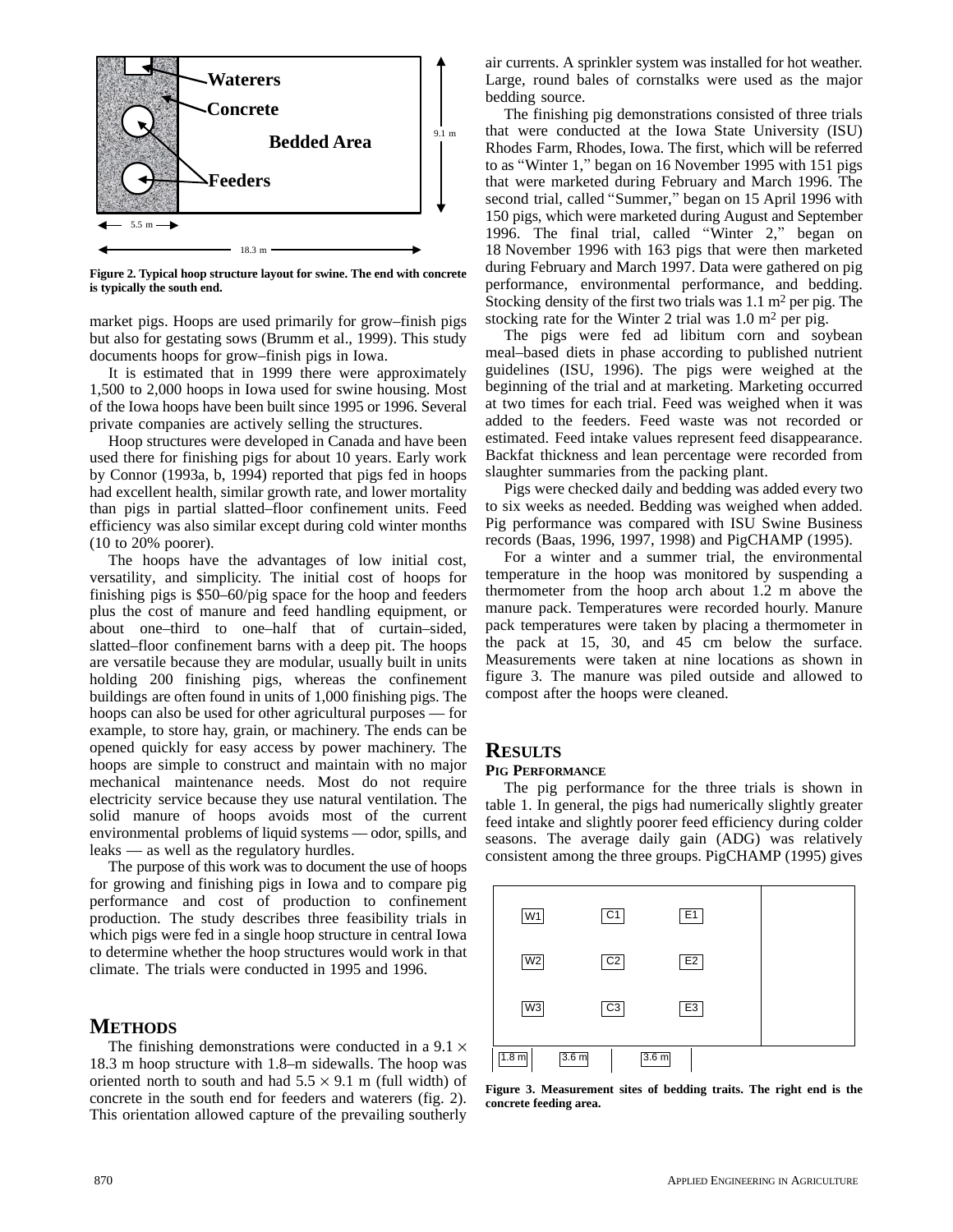**Table 1. Finishing pig performance in hoop structures in Iowa.**

| Item                          |      |      |      | Winter<br>Winter 1 Summer Winter 2 Average <sup>[a]</sup> Average <sup>[b]</sup> | Overall |
|-------------------------------|------|------|------|----------------------------------------------------------------------------------|---------|
| Starting weight (kg)          | 25   | 23   | 27   | 26                                                                               | 24.5    |
| ADFI $(kg)^{[c]}$             | 4.36 | 3.85 | 4.53 | 4.45                                                                             | 4.15    |
| ADG $(kg)^{[d]}$              | .81  | .85  | .80  | .81                                                                              | .83     |
| FE (feed/gain)                | 3.53 | 3.27 | 3.62 | 3.58                                                                             | 3.42    |
| Mortality (%)                 | 2.6  | 2.7  | 2.5  | 2.55                                                                             | 2.63    |
| FFLI $%$ lean) <sup>[e]</sup> | 46.7 | 47.6 | 48.1 | 47.4                                                                             | 47.5    |
| Backfat (mm)                  | 25.7 | 25.1 | 22.6 | 24.2                                                                             | 24.6    |
| Market wt (kg)                | 112  | 120  | 114  | 113                                                                              | 117     |

[a] Winter Average = average of winter 1 and 2.

[b] Overall Average = average of winter and summer.

[c] ADFI = Average Daily Feed Intake based on feed disappearance.

[d] ADG = Average Daily Gain (liveweight).

 $[e]$  FFLI = Fat free lean index.

the average ADG on 3,600 groups using the PigCHAMP record system as 0.73 kg with a 90th percentile of 0.82 kg. The summer trial tended to perform better than the 90th percentile whereas the winter trials were slightly less than the 90th percentile. The better summer and poorer winter pig performance is consistent with reports from Connor (1993a, b), which concluded that ADG was not significantly different from that of pigs reared in a system referred to as a conventional system (partial–slat confinement).

The two winter trials exhibited numerically poorer feed efficiency (FE) than did the summer trial. For a Midwestern U.S. climate, a 10% poorer feed efficiency is not unexpected during winter conditions. PigCHAMP (1995) stated that farms on record achieved an average FE of 3.18 and the 90th percentile was 2.80. These numbers indicate that all three trials had a poorer than average feed efficiency. Although these numbers are good for comparisons, it should be noted that PigCHAMP records are compiled for many types of pigs, facilities. and management styles and averaged together.

Mortality for the three trials averaged 2.6%. PigCHAMP (1995) records show an overall average of 2% for farms on record and a 90th percentile of no death losses. The hoop structure had mortality that was slightly poorer than the average of the PigCHAMP record participants. The higher pig mortality in hoops may be due in part to the fact that pigs may be more difficult to check in a large group (>150 pigs per pen) than they are in small groups of 20 to 30 pigs per pen, typical of confinement. Thus later disease outbreak detection may occur in the larger groups of pigs in hoops.

Another comparison can be made with the Iowa Swine Business Records. Primarily an Iowa swine enterprise record program with approximately 40 producers that market approximately 1,700 pigs per year in feeder pig to finishing systems (Baas, 1996, 1997, 1998). The producers are small to moderate–sized Iowa operations that use primarily confinement systems. The comparison between pig performance in hoops and pig performance from Iowa Swine Business Records is shown in table 2. Starting and ending weights are similar; feed efficiency was similar. Pig mortality in the hoops was 30% less than the average of the Iowa records program (2.6 vs. 3.7%). It should be noted, however, that the hoop was a new structure and frequently pigs perform better in a new facility than in an older facility. Also, there were only three trials to compare with the PigCHAMP or ISU record programs.

**Table 2. Comparison of performance of finishing pigs in hoops to Iowa Swine Business Record averages 1995–97.**

|                 | Average Pig | Average Iowa Swine<br>Performance in Hoops Business Records (1995–97) |  |  |  |
|-----------------|-------------|-----------------------------------------------------------------------|--|--|--|
| Start wt. (kg)  | 24.5        | 22.3[a]                                                               |  |  |  |
| Market wt. (kg) | 117         | 114                                                                   |  |  |  |
| FE (feed/gain)  | 3.42        | 3.42                                                                  |  |  |  |
| Mortality (%)   | 2.63        | 3.74                                                                  |  |  |  |

[a] 1995 only, other years not reported.

#### **ENVIRONMENTAL MONITORING**

The environment within any building is defined by several factors that affect the comfort level of the animals. Such factors include temperature, relative humidity, air speeds, and temperatures of surrounding surfaces. Hoop structures are not intended to be warm, mechanically ventilated structures. They are merely intended to temper the environment and give pigs the opportunity to modify their own environment by the utilization of bedding.

Figure 4 shows the average temperatures that were measured inside and outside the hoop structure during the first winter trial. On average, the air temperature in this structure was only 3 to 5°C warmer than the outside temperature. Results from the second winter trial were similar. Although this temperature is certainly cooler than is desired to raise pigs, the actual effective temperature that the pigs experience is somewhat different because the pigs can modify their environment by burrowing in the bedding and also because some heat comes off the manure pack. Figure 5 indicates the temperature contours at 15, 30, and 45 cm depths on 28 February 1997. Temperature outside the hoop was 3°C and inside the hoop was 5°C.

Figure 6 illustrates the summer environmental performance. During the summer, both ends of the building were open and a temperature–controlled sprinkler system was in place. Average temperatures were usually only slightly higher than the outside temperature. This is also common in conventional confinement facilities. The sprinkler system operated very little during the summer of 1996 because of relatively cool temperatures.

Large, round bales of cornstalks were used for bedding. The winter trials (108 days) required an average of 100 kg of cornstalks per pig. The summer trial (114 days) required about 55 kg of cornstalks per pig. Bedding is important as a urine and feces absorber and for the pig to use to modify cold environments, and it may have a positive effect on pig behavior. Before pigs were delivered, bales were unrolled in the hoop to a depth of about 22 cm. For the remainder of each trial the bales were placed on end and the pigs were allowed to unravel them. Additional bedding was not needed during the first six to eight weeks and then was added every two to six weeks as needed thereafter.

#### **MANURE MANAGEMENT**

Because the pigs in hoop structures maintain relatively constant areas for dunging and sleeping throughout a cycle, at the time of clean out there are dry, nutrient–poor sleeping areas and wet, nutrient–rich dunging areas. Composting is quite common with hoop manure, occurring without effort or intent whenever the material is piled prior to spreading in the field. Composting resulted in significant mass  $(42 \pm 13\%)$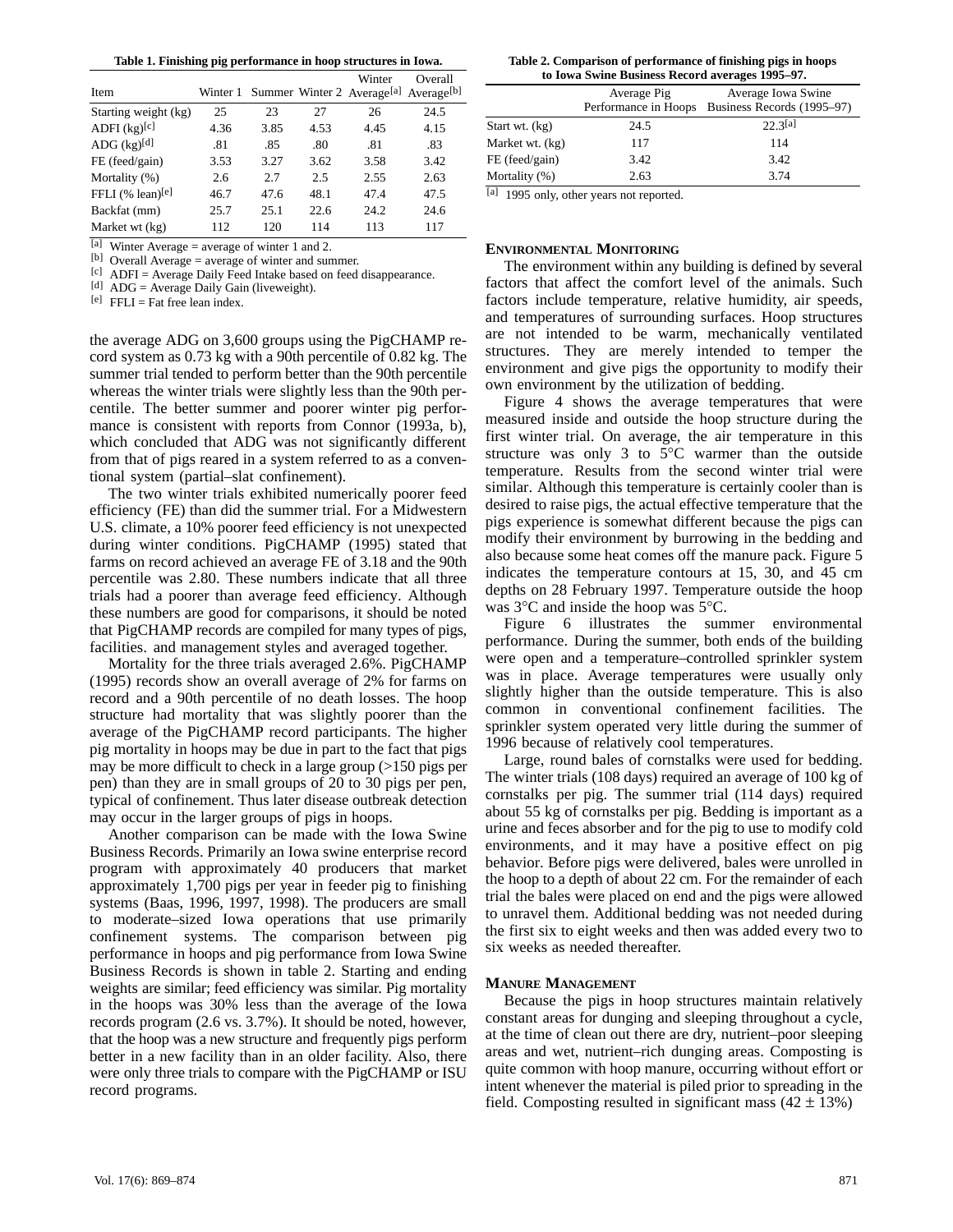



and volume (40  $\pm$  10%) reductions, as observed in 20 experimental windrows tracked for their initial six weeks (Tiquia et al., 2000). Nitrogen losses were quite variable during these composting trials, ranging from 3 to 60% of the initial compost N. This variable N loss reflects varying C:N ratios as well as seasonal precipitation differences during the spring, winter, and summer that these composting trials occurred (Tiquia et al., 2000). Phosphorus and potassium losses were also significant, ranging from 20 to 43% for both P and K during the relatively high rainfall summer composting trial (Tiquia

et al., 2002). Additional trials will investigate whether leaching and runoff can be reduced by the use of fabric covers. Although any loss of nutrient represents a potential environmental threat, nutrient losses that are low relative to the total mass and volume losses increase the nutrient density of the manure, reducing transportation and application costs for crop utilization (Richard and Choi, 1999). Combined with moisture reduction, the mass and volume reduction increased the nutrient density of the manure (on a wet or fresh basis) and reduced required trips to the field.



**Figure 5. Temperatures (ºC) at 15–, 30–, and 45–cm depths in the bedded pack, 28 February 1997.**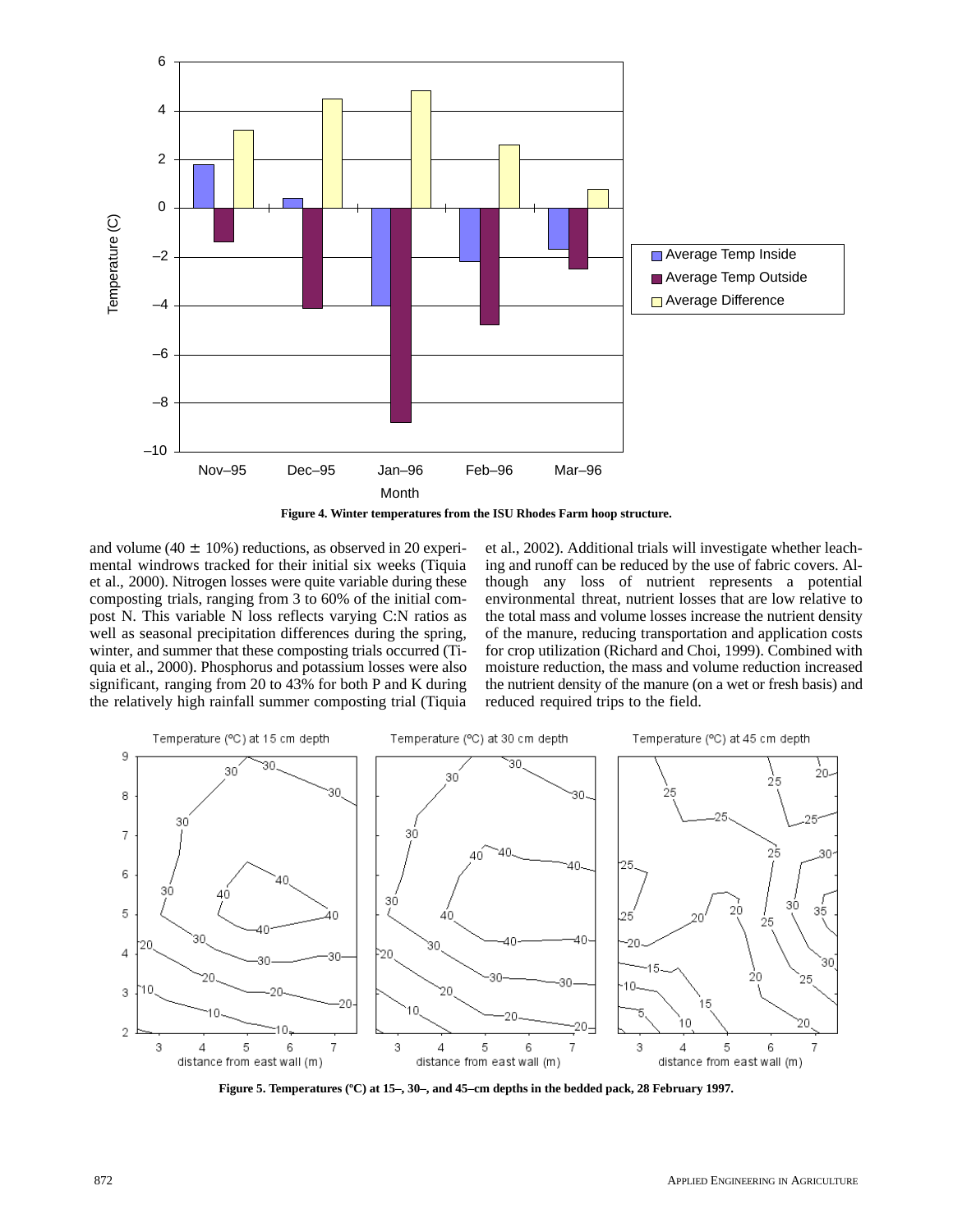

**Figure 6. Summer temperatures from the ISU Rhodes Farm hoop structure.**

#### **ECONOMIC ANALYSIS**

Production cost information is shown in table 3. A budget was prepared for a starting weight of 22.7 kg (50 lb.). The budget was based on Iowa Extension budgets (Lawrence and Vontalge, 1996). Budget comparisons are based on an initial cost of \$216 per pig space for confinement and \$91 for a hoop, including feed and manure–handling equipment. Fixed costs are 13.2% of the initial cost for total confinement and 16.5% for hoops, including 6.7% annually for depreciation in confinement and 10% annually for hoops (due to an assumed shorter lifespan), insurance and tax is at 1.5%, and interest is<br>at 5% of initial investment (10% of average<br>Table 3. Swine grow-finishing cost of production per pig. at 5% of initial investment (10% of average

|                                                                 | Confinement | Hoop                       |
|-----------------------------------------------------------------|-------------|----------------------------|
|                                                                 | $($ \$)     | $\left( \mathbb{S}\right)$ |
| Fixed costs                                                     |             |                            |
| Interest, taxes, depreciation, insurance                        | 10.18       | 5.36                       |
| Operating costs                                                 |             |                            |
| Feeder pig $(22.7 \text{ kg})$                                  | 35.00       | 35.00                      |
| Interest on feeder pig (10% for 4 mo.)                          | 1.17        | 1.17                       |
| Fuel, repairs, utilities                                        | 2.00        | .50                        |
| Bedding $(545.5 \text{ kg}$ bale @ \$20 ea.)                    | 0           | 3.33                       |
| Feed 308 kg feed $\omega$ \$.32/kg confinement                  | 40.65       | 43.16                      |
| Vet/medical                                                     | 1.50        | 1.50                       |
| Marketing/misc.                                                 | 1.50        | 1.50                       |
| Interest on fuel, feed, etc. (10% for two months)               | .76         | .83                        |
| Labor $(.21 \text{ h/pig} \& $7.50/\text{h}$ using confinement) |             |                            |
| $(.31 h/pig \& $7.50/h$ using hoop)                             | 1.58        | 2.33                       |
| Total operating cost                                            | 84.70       | 89.75                      |
| Total cost (per pig marketed)                                   | 94.88       | 95.86                      |
| Total cost per kg market weight live                            |             |                            |
| $(112 \text{ kg market}$                                        | .85         | .86                        |

investment). There are 2.8 turns per year. Kilograms of feed per pig produced (from 22.5 to 112 kg liveweight) are 308 and 327 kg for the confinement and hoop–raised pigs, respectively. Labor usage was based on the Iowa Swine Business Records for confinement (Baas, 1997, 1998, 1999) and a survey of hoop users (Duffy and Honeyman, 1999).

The overall production cost per pig was similar for the two systems: \$94.88 for the confinement system and \$95.86 for the hoop system. The major differences were lower fixed cost and higher operating costs (feed, bedding, and labor) for the pigs in hoops.

# **CONCLUSIONS**

Additional research is needed to fine–tune the management of hoops for swine to improve pig performance and reduce variable costs. Hoops offer an alternative to conventional confinement housing systems. Many small and medium–sized diversified crop and livestock farmers, who are abundant in Iowa, have found hoops a viable alternative. The simple construction, very low maintenance, low utility costs, cornstalk bedding, low capital costs, and inherent versatility in a rapidly changing swine industry make hoops an attractive and practical alternative for some producers. The hoops are cost competitive. Cost of production is similar to that of more capital–intensive systems. Challenges include procurement of sufficient bedding, management of the bedding packs, and health of the pigs in larger groups. Management is much different from conventional facilities and animal observation skills are important. Hoops are a sustainable alternative for producing pigs because they are 1) environment–friendly with solid manure that can be